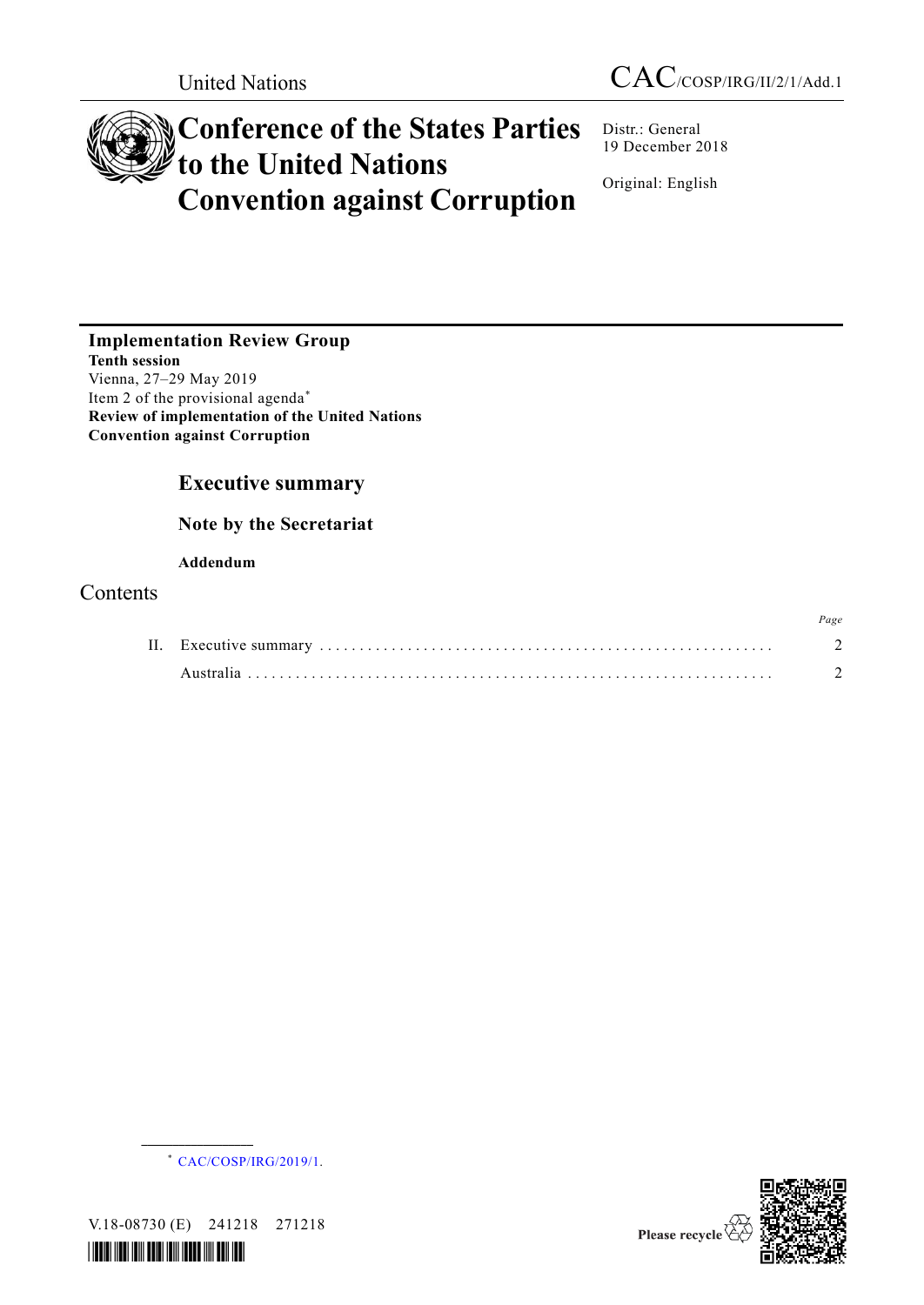# **II. Executive summary**

# **Australia**

# **1. Introduction: overview of the legal and institutional framework of Australia in the context of implementation of the United Nations Convention against Corruption**

Australia signed the Convention on 9 December 2003 and ratified it on 7 December 2005; it entered into force on 6 January 2006. The Australian legal system is dualist. Therefore, the Convention is not directly applicable.

Australia is a constitutional democracy. It has a federal system with three layers of government: Commonwealth (federal), states and territories, and local level. The review of Australia was limited to the federal level.

The implementation by Australia of chapters III and IV of the Convention was reviewed in the second year of the first cycle, and the executive summary of that review was published on 15 May 2012 [\(CAC/COSP/IRG/I/2/1\)](http://undocs.org/CAC/COSP/IRG/I/2/1). Australia's anti-money-laundering and counter-terrorist financing framework was also assessed jointly by the Financial Action Task Force (FATF) and the Asia/Pacific Group on Money Laundering (APG) in 2014–15.

Relevant institutions in the prevention of and fight against corruption include the Australian Commission for Law Enforcement Integrity (ACLEI), the Australian Criminal Intelligence Commission (formerly the Australian Crime Commission), the Commonwealth Ombudsman, the Australian Transaction Reports and Analysis Centre (AUSTRAC), and the Australian Federal Police (AFP).

The implementing legislation for chapters II and V includes, notably, the Criminal Code Act 1995 (Criminal Code); the Public Service Act 1999 (PSA), the Public Governance, Performance and Accountability Act 2013 (PGPAA), the Public Interest Disclosure Act 2013 (PIDA), the Anti-Money-Laundering and Counter-Terrorism Financing Act 2006 (AML/CTF Act), and the Proceeds of Crime Act 2002 (POCA).

## **2. Chapter II: preventive measures**

## **2.1. Observations on the implementation of the articles under review**

*Preventive anti-corruption policies and practices; preventive anti-corruption body or bodies (arts. 5 and 6)*

Australia relies on a set of relevant legislative provisions, notably PSA, the Parliamentary Service Act 1999, the Commonwealth Electoral Act 1918 (CEA), PIDA,PGPAA, the Freedom of Information Act (FOIA), the Corporations Act 2001 (CorpA), and legislative instruments like the Commonwealth Procurement Rules (CPR) to promote integrity, transparency and accountability in the public and private sectors and to prevent corruption.

Additionally, Australia has developed the Open Government National Action Plan for 2016–2018 (NAP) together with civil society. NAP includes 15 specific commitments aimed at improving Australia's anti-corruption regime, such as integrity in the public sector, public participation, access to government information and transparency and accountability in business. Each commitment identifies its objective, lead agency, timeframes and milestones.

Australia takes a multi-agency approach to implement and coordinate the above policies to effectively prevent and combat corruption. The Attorney General's Department oversees and coordinates the implementation of domestic anti-corruption policies and programmes across governmental departments and agencies and engages in international forums aimed at combating corruption. Other key agencies are AFP, the Australian Public Service Commission (APSC), the Australian Securities and Investments Commission (ASIC), the Australian National Audit Office, the Office of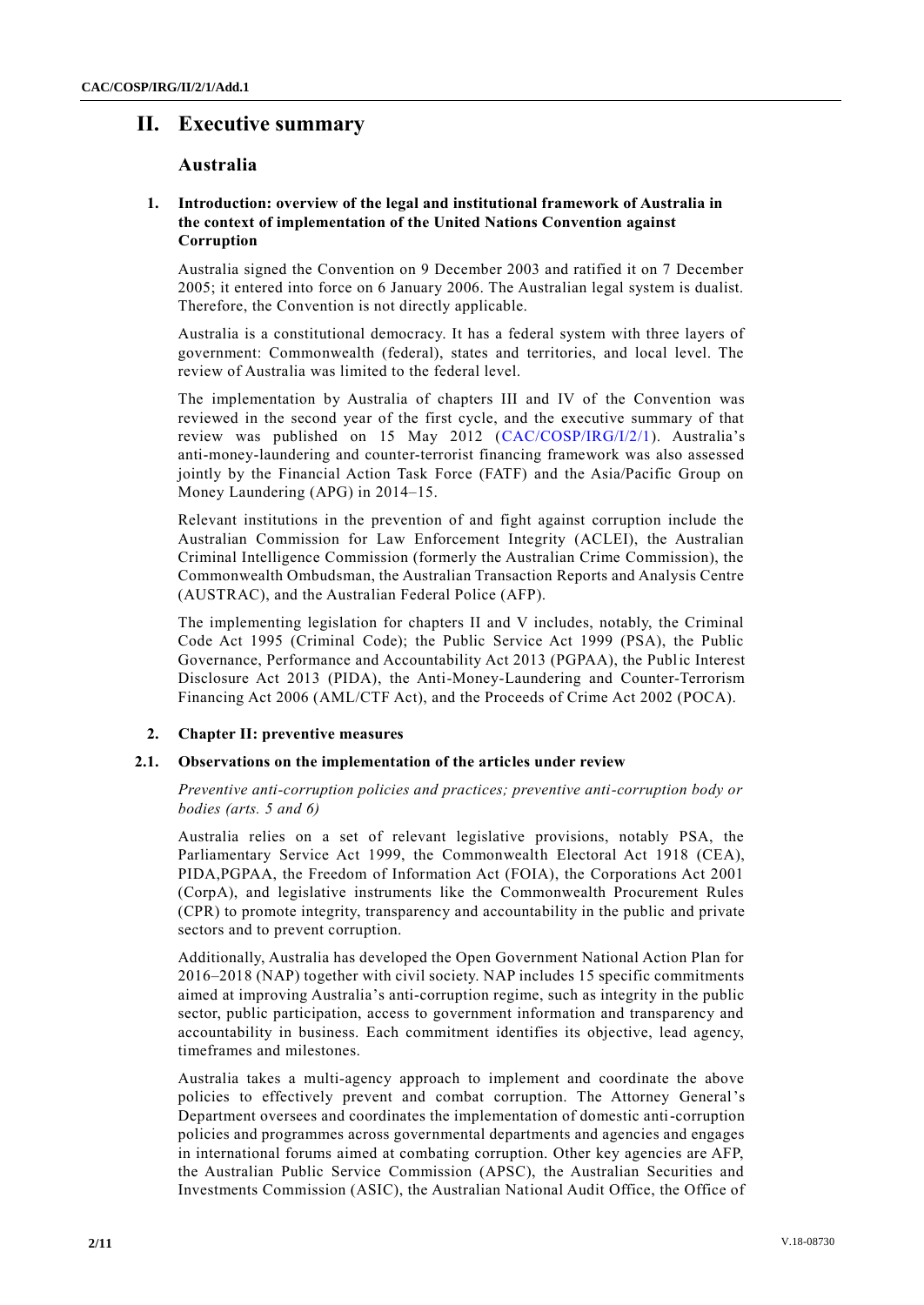the Australian Information Commissioner (OAIC), the Commonwealth Ombudsman, the Independent Parliamentary Expenses Authority, ACLEI and AUSTRAC. All these bodies and functions except the Attorney General's Department are statutory authorities or officeholders and have the necessary independence, resources, sufficient budget and specialized staff to carry out their work.

These agencies conduct activities to increase awareness regarding corruption and fraud within the public sector. AFP together with other agencies operate a fraud and anti-corruption centre to exchange information and intelligence regarding emerging threats and challenges regarding financial crimes including corruption. ACLEI systematically increases and disseminates knowledge about the prevention of corruption among agencies in their jurisdiction and among members of the public.

Operations of the key anti-corruption legislation are periodically reviewed but the results are not always made publicly available.

Australia is part of various regional and international anti-corruption forums such as the Group of 20, the Asia-Pacific Economic Cooperation, the Organization for Economic Cooperation and Development, FATF, the International Anti-Corruption Coordination Centre, and the International Foreign Bribery Taskforce, and supports efforts to tackle corruption and improve transparency and accountability in partner countries bilaterally through its development programmes.

#### *Public sector; codes of conduct for public officials; measures relating to the judiciary and prosecution services (arts. 7, 8 and 11)*

APSC, established under PSA, is responsible for promotion of high standards of integrity, conduct, accountability, effectiveness and performance and regulates recruitment, hiring, retention, promotion and retirement of Australian Public Service (APS) employees.

Recruitment to APS is competitive and based, inter alia, on fairness and merit. Recruitment decisions can be appealed by unsuccessful applicants to the Merit Protection Commissioner. The Merit Protection Commissioner, the Fair Work Commission, the Federal Court or the Federal Circuit Court may review employment decisions.

The Constitution contains the qualification criteria for election (sections 16 and 34) and for disqualification (sections 44 and 45) of Members of Parliament and senators. Additional requirements for parliamentarians and candidates are provided in sections 163, 362 and 386 CEA.

CEA further provides for an electoral funding and disclosure scheme that requires disclosure entities (candidates, political parties, donors etc.) to lodge financial returns with the Australian Electoral Commission. These returns are made public. Donations, loans, debts and gifts (as defined in subsection 287(1) CEA) must be disclosed. Details such as the date when received, the amount or value and the name and address of the donor must be disclosed for individual donations exceeding a specified threshold (currently 13,800 Australian dollars (AUD)). Candidates may be eligible for public funding. The Australian Electoral Commission reviews the financial returns and may refer violations, including lodging misleading or deceptive returns and failures to lodge accurate returns to the relevant authorities for criminal prosecutio n.

Each House of Parliament has a scheme for continuous disclosure of interests of its members and their immediate family members. Separately, the Prime Minister's Statement of Ministerial Standards (SMS) also requires ministers, assistant ministers and parliamentary secretaries to, inter alia, declare and register their interests and those of members of their immediate families and avoid conflicts of interests in their dealings with lobbyists. The declarations are publicly available.

All APS employees shall take reasonable steps to avoid real or apparent conflicts of interests and declare them if they arise (section  $13(7)$  PSA). The declarations are kept and reviewed by agencies individually. APSC develops and makes available to all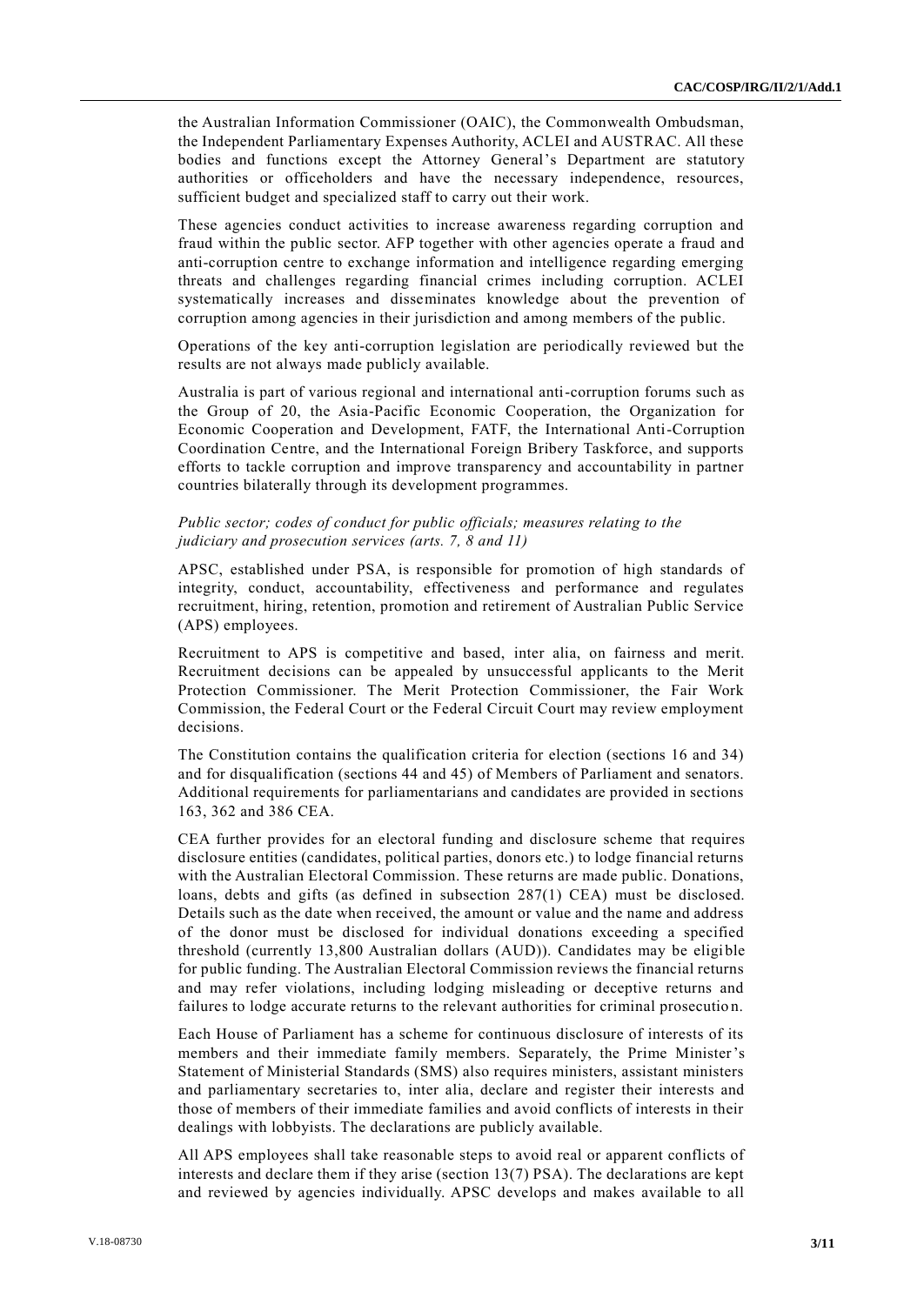agencies training materials on conflicts of interest. In addition, PGPAA requires all officials of state or parliamentary departments and other public and corporate bodies listed in section 10 of the Act to disclose material personal interests.

All APS employees are bound by the APS Code of Conduct (section 13 PSA). If necessary, they may seek advice on ethical issues from the Ethics Advisory Service. PGPAA also imposes a set of general duties on relevant officials. SMS sets specific standards of integrity and propriety for ministers, assistant ministers and parliamentary secretaries in their conduct of public business. Breaches of the APS Code of Conduct, including failure to declare conflicts of interest, may lead to sanctions ranging from a reprimand to termination of employment (section 15 PSA). PGPAA officials who do not discharge their general duties can also be subject to PSA sanctions (section 32 PGPAA).

APS employees are obliged to report misconduct (section 14(f) APS Commissioner's Directions 2016). Misconduct can also be reported under PIDA. In addition, agency heads under ACLEI's jurisdiction are required to notify the Integrity Commissioner of information or allegations relating to corruption in their agencies (section 19 Law Enforcement Integrity Commissioner Act). Potential fraud and corruption may also be referred to AFP for criminal investigation.

PIDA facilitates disclosure and investigation of wrongdoing and maladministration and regulates whistle-blower protections in the public sector. Reporting persons are protected from civil, criminal or administrative liability (section 10 PIDA). Disclosing the identity of and taking reprisal action against reporting persons are offences (sections 20 and 19 PIDA respectively). External disclosures may be made exceptionally (section 26 PIDA). Disclosable conduct is defined broadly and includes corruption, fraud, and corrupt conduct (section 29 PIDA).

Appointments and removals from office of the federal judiciary are regulated by section 72 of the Constitution and guided by convention and practice.

There is no compulsory integrity training for federal court judges, but they are encouraged to attend internal and external training and judicial education programmes that may include sessions on judicial ethics and conduct. Complaints are primarily handled according to the Courts Legislation Amendment (Judicial Complaints) Act 2012 (JCA) and the Judicial Misbehaviour and Incapacity (Parliamentary Commissions) Act 2012. The Judicial Complaints Act sets out internal procedures to consider, investigate and recommend actions in response to complaints. The Judicial Misbehaviour Act assists the parliament in considering the removal of a judge under section 72 of the Constitution.

The Commonwealth Director of Public Prosecutions (CDPP) is regulated mainly by the Director of Public Prosecutions Act 1983, which states in sections 5 and 27 that PGPAA and PSA fully apply to the Director and staff of CDPP. Additionally, the Director and Associate Director must disclose any direct or indirect pecuniary interests (section 24 PSA). Further, CDPP has issued a values and behaviours statement as a guide for its staff and requires them to declare any financial assets and liabilities as part of the security clearance process.

## *Public procurement and management of public finances (art. 9)*

Relevant Australian public entities conduct their own procurement and grant processes under the general framework set by PGPAA. The Act provides for issuance of CPR by the Minister for Finance which serve as the basic rules set for all public procurements (subsection 105B (1)).

CPR require that relevant entities report their procurement contracts at or above specified thresholds on AusTender, a centralized, public information system providing information on procurement plans, open tenders and awarded contracts.

The use of a standard contract template (Commonwealth Contracting Suite) is mandatory for procurements valued up to AUD 200,000 and encouraged for use up to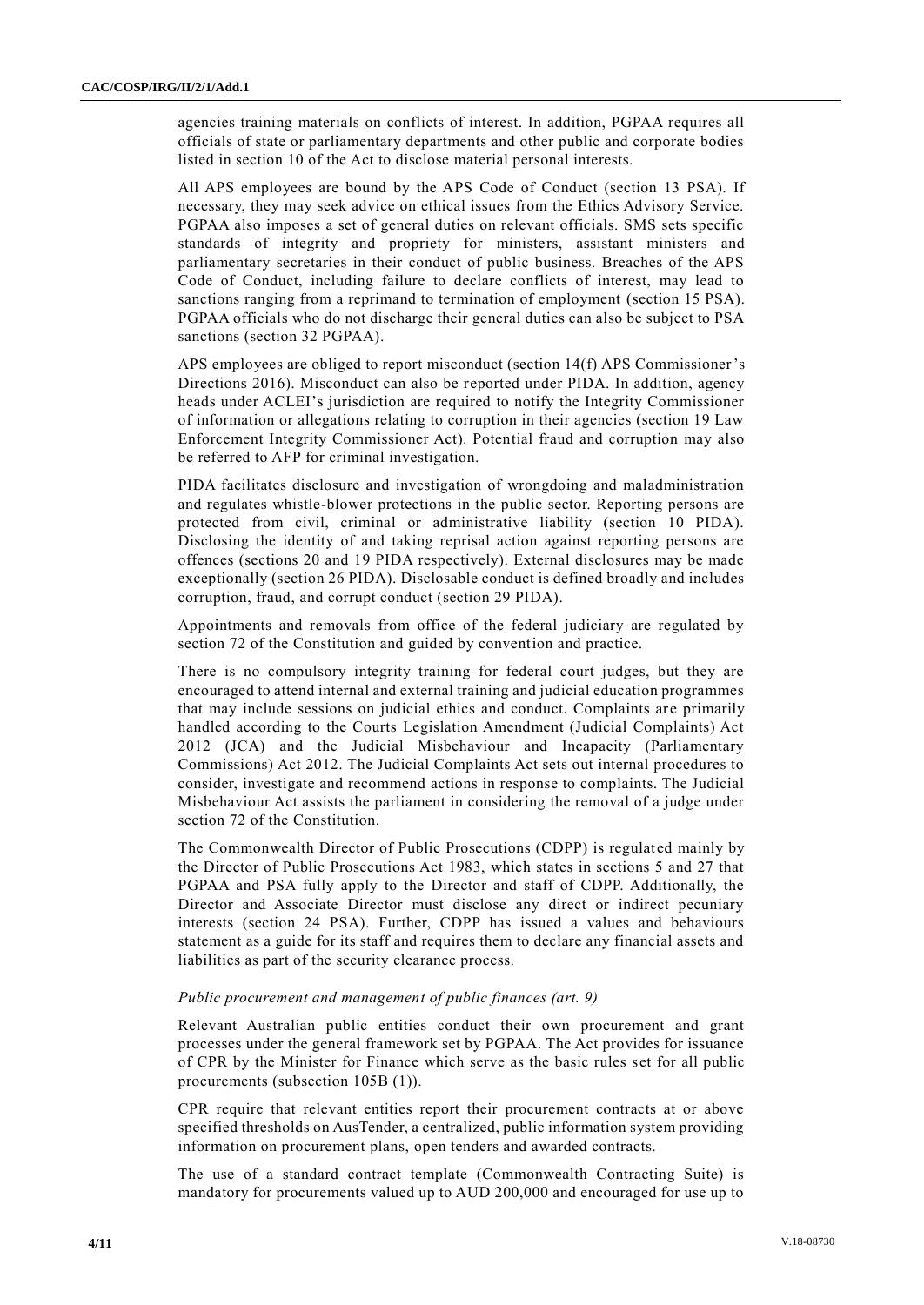AUD 1 million. For each procurement, responsible officials must maintain appropriate documentation for proper scrutiny (part 7 CPR). Complaints may be made to the procuring entity, the Procurement Coordinator within the Department of Finance, the Commonwealth Ombudsman, and the Federal Court. The Australian National Audit Office conducts audits on procurement activities and publishes the audit reports on its website and tables them in Parliament.

The annual federal budget is prepared by the Cabinet and adopted by Parliament. The budget is presented within the framework set by the Charter of Budget Honesty Act 1998, which requires the Treasurer to publicly release periodic budget economic and fiscal outlook reports that are based on accounting standards and the government financial statistics standards developed by the International Monetary Fund.

In addition to annual whole-of-government financial statements prepared by the Finance Minister, state or parliamentary departments and other public and corporate bodies listed in section 10 PGPAA must prepare annual financial statements and submit them to the Auditor General for audit (sections 42 and 48 PGPAA). The Joint Committee of Public Accounts and Audit of Parliament also examines the financial affairs of authorities and all reports of the Auditor-General.

Sections 490.1 and 490.2 of the Criminal Code establish offences for false dealing with accounting documents.

#### *Public reporting; participation of society (arts. 10 and 13)*

FOIA gives every person a legally enforceable right to access an official document of ministers or Government agencies, subject to specific exceptions and exemptions (including personal privacy, national security, trade secrets etc.) and establishes an information publication scheme that requires public bodies to proactively publish a range of information. Requests may also incur charges. Responses to requests must be published with few exceptions. FOIA sets specific deadlines to deal with requests and requires reasons to be provided if the request is denied.

OAIC, established by the Australian Information Commissioner Act 2010, oversees the operation of FOIA and issues guidelines on its operation. Ministers and agencies must have regard to the guidelines when applying FOIA. The Information Commissioner may conduct investigations into actions of agencies taken and review decisions made under FOIA. Under the Ombudsman Act 1976, the Commonwealth Ombudsman may also investigate complaints against actions taken by agencies under FOIA.

Approaches to stakeholder engagement and public consultations vary across public bodies. Policy development generally requires genuine and timely consultation with businesses, community organizations and individuals. NAP seeks to improve the approach in its commitment 5.2.

AFP and State police services have telephone and internet services to report crime. The Crime Stoppers Australia project and the National Security Hotline provide for anonymous reporting of crime.

#### *Private sector (art. 12)*

The Australian regulatory and co-regulatory framework to prevent corruption in the private sector consists mainly of the Criminal Code, CorpA, the Australian Securities and Investments Commission Act 2001, the AML/CTF Act, and relevant legislative instruments and regulatory guidance.

AFP regularly engages with the private sector to, inter alia, educate on domestic and foreign corruption and bribery legislation and promote transparency in international business transactions.

The Department of Foreign Affairs and Trade and the Australian Trade and Investment Commission conduct outreach activities to ensure that Australian businesses are aware of their obligations under anti-bribery laws. The Australian Stock Exchange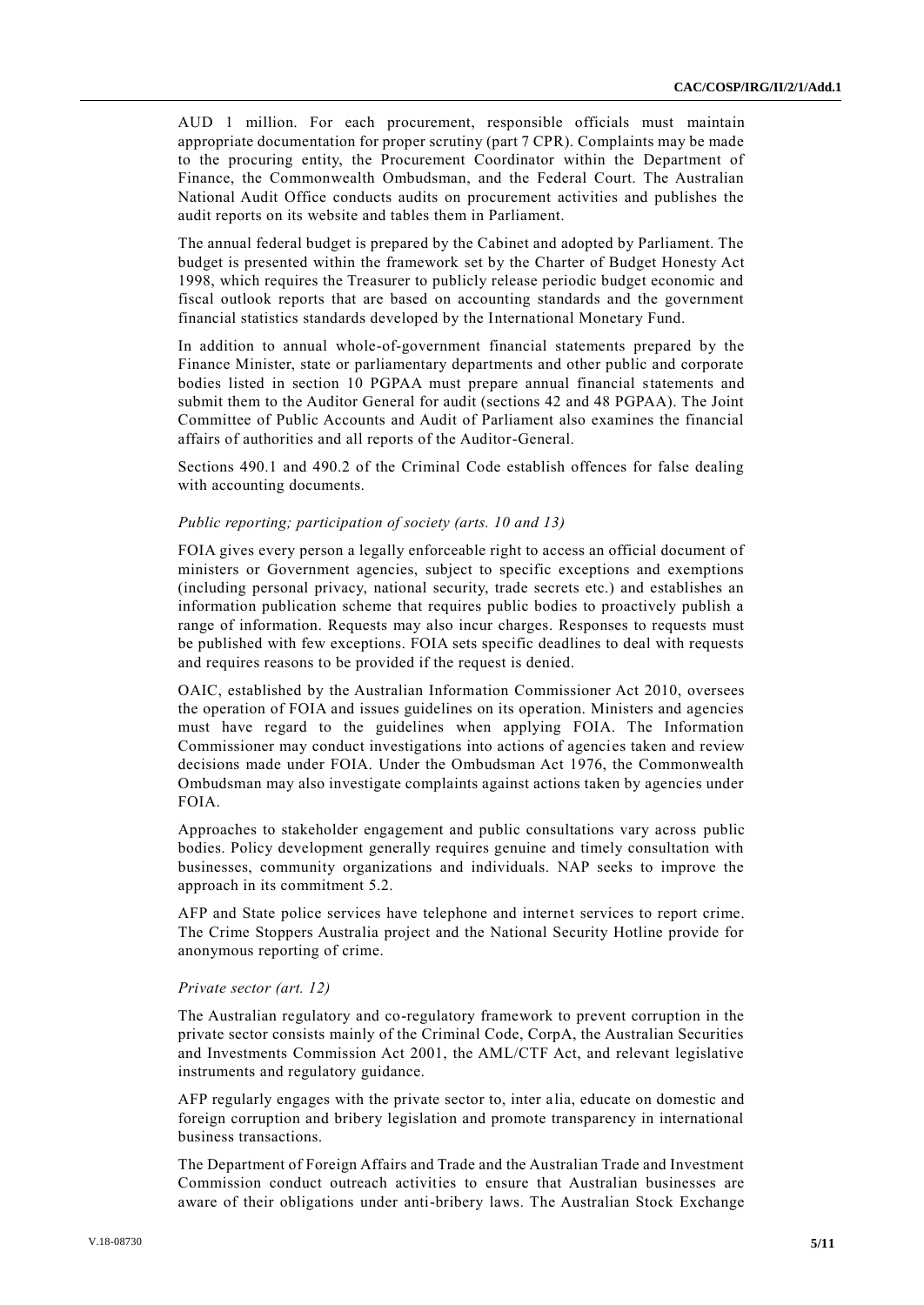Corporate Governance Council's Corporate Governance Principles and Recommendations are linked to the Australian Stock Exchange Listing Rules and encourage listed entities to adopt good governance practices.

Whistle-blower protection in the private sector is provided in part 9.4AAA CorpA, which covers reporting of breaches of CorpA and the Australian Securities and Investments Commission Act 2001. ASIC has established an Office of the Whistleblower, enhanced its internal process for dealing with whistle-blower reports and developed targeted information to raise awareness among potential whistle-blowers on available protections and the role of ASIC.

ASIC maintains 31 legal registers (companies, business names, professional registers, etc.) that contain information about over 4.8 million entities. Most registers are publicly available online. Accuracy of information in the registers is ensured by ongoing legal obligations to update information, including an annual review requirement, a late fee regime and prescribed offences under the Criminal Code (sections 137.1 and 137.2).

No general legislative restrictions on post-separation employment exist for public officials — agencies may adopt the appropriate policies, in line with PSA and the APS Code of Conduct. APSC provides guidance for agencies on conflicts of interest, including managing post-separation employment. SMS also provides for some restrictions but it is unclear if and how they could be enforced.

Under CorpA, relevant entities must keep written financial records that correctly record and explain their transactions, financial position and performance, and that enable accurate financial statements to be prepared and audited (section 286). Section 292 CorpA requires all companies, other than small proprietary companies to prepare an annual report and make it public by lodging it with ASIC.

Many entities regulated under CorpA are required to apply Australian Accounting Standards based on international financial reporting standards. The financial records must be retained for seven years (section 286(2)) and failure to do so is a criminal offence (section 286(1) and 286(2)). Section 490 CC criminalizes false dealing with accounting documents in the private sector.

The Income Tax Assessment Act 1997 expressly restricts deductibility of bribes to public officials (sections 26–52 and 26–53) and expenditure relating to illegal activities (sections 26–54). However, minor facilitation payments may be deductible under sections  $26-52(4)$  and Australia continues to periodically review its policies and approach on facilitation payments in order to effectively combat the phenomenon.

## *Measures to prevent money-laundering (art. 14)*

Australia has a robust and mature regime for combating money-laundering, although certain key areas — in particular the coverage of certain designated non-financial businesses and professions — remain unaddressed. The main legislative instruments for the prevention of and fight against money-laundering are the AML/CTF Act, the Anti-Money-Laundering and Counter-Terrorism Financing Rules Instrument 2007 (No. 1) (AML/CTF Rules), the Anti-Money-Laundering and Counter-Terrorism Financing (Prescribed Foreign Countries) Regulation 2018, the Financial Transaction Reports Act 1988 and part 10.2 of the Criminal Code. The AML/CTF Act adopts a risk-based approach and establishes three levels of due diligence (standard, enhanced and simplified). A national money-laundering threat assessment was carried out in 2011. This assessment is augmented by sectoral and product risk assessments, which commenced in 2016. Substantial changes to the AML/CTF Rules on beneficial ownership, politically exposed persons and customer due diligence were introduced in 2014.

Australia has adopted an all-crimes approach to money-laundering. Money-laundering is criminalized under division 400 of the Criminal Сode and covers dealing with proceeds and instruments of crime.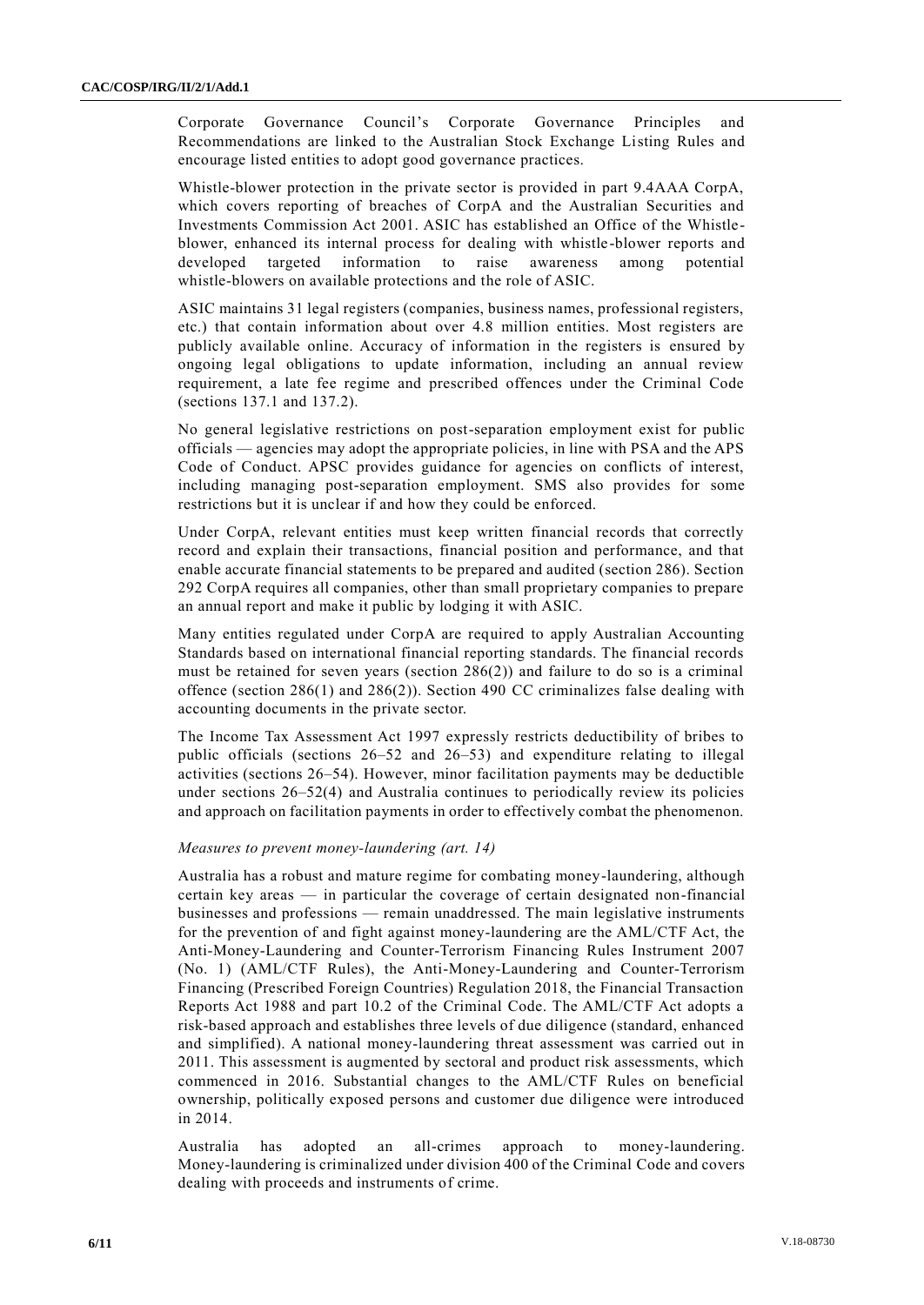AUSTRAC is Australia's financial intelligence unit and anti-money-laundering and counter-terrorist financing regulator. Reporting entities under the AML/CTF Act include financial institutions, and the gambling, remittance, digital currency exchan ge and bullion dealing sectors that provide designated services listed in section 6 of the Act ("reporting entities"). This means that designated non-financial businesses and professions other than casinos and bullion dealers are not subject to anti-money-laundering and counter-terrorist financing obligations.

Verification of the identity of customers is provided for in sections 28–35 AML/CTF Act and chapter 4 of the AML/CTF Rules. Ongoing customer due diligence is required by section 36 of the Act. Enhanced due diligence obligations are set out in part 15.8–15.11 of the AML/CTF Rules. Procedures for the collection and verification of beneficial owner information are outlined in part 2 of the AML/CTF Act and part 4.12 of the AML/CTF Rules. Part 4.13 of the AML/CTF Rules provides for enhanced customer due diligence with regard to politically exposed persons. Reporting entities have an obligation to make a suspicious matter report to AUSTRAC (section 41 AML/CTF Act). The major reporting entities — including the biggest domestic banks have an informed understanding of their anti-money-laundering and counter-terrorist financing risks and obligations.

In terms of national cooperation, AUSTRAC has 46 domestic partner agencies across law enforcement, national security, human services and revenue protection. In 2017, AUSTRAC launched the Fintel Alliance, a public-private partnership to share financial intelligence.

Mutual legal assistance, also in relation to money-laundering, is regulated in the Mutual Assistance in Criminal Matters Act 1987 (MACMA).

Provisions relating to the declaration or disclosure of cross border movement of currency and bearer-negotiable instruments are contained in part 4 of the AML/CTF Act. In particular, the physical cross-border transportation of cash in the amount of AUD 10,000 or more must be reported (section 53 AML/CTF Act). There is no threshold value for the requirement to report cross-border movements of bearer-negotiable instruments but an individual must report the movement of a bearer-negotiable instruments when requested by a police or customs officer. Part 5 of the AML/CTF Act covers electronic funds transfers, part 6 establishes a remittance sector register and part 6A establishes a register for digital currency exchange businesses. Reporting entities providing a designated remittance service (section 6 AML/CTF Act) must enrol and register with AUSTRAC before providing remittance services to their customers. It is an offence for unregistered persons to provide remittance services, including hawalas.

Australia is a founding member both of FATF and APG, a FATF-style regional body. AUSTRAC is also a founding member of the Egmont Group of Financial Intelligence **I**Inite

#### **2.2. Successes and good practices**

The review highlighted as good practices:

- Australia actively participates in regional and international organizations and programmes that address anti-corruption (art. 5(4));
- Australia has created a dedicated website that contains information on the national budget and clearly presents budget information with detailed explanations and interactive tools (art. 9(2));
- The establishment of the Fintel Alliance, a public-private partnership to share financial intelligence (art.  $14(1)(b)$ );
- The wide range of assistance and training provided by Australia to neighbouring countries and international initiatives (art. 14(5)).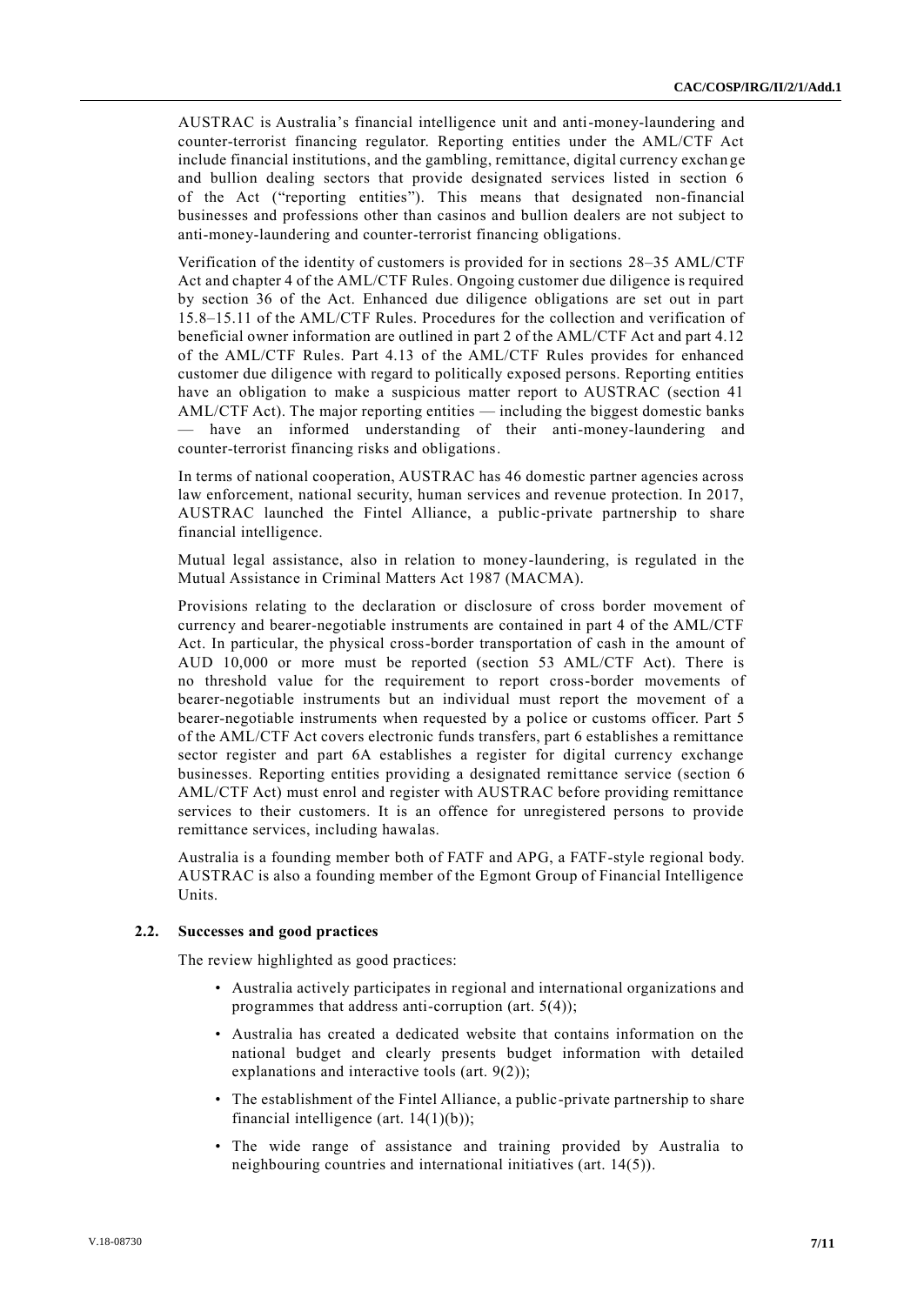## **2.3. Challenges in implementation**

It is recommended that Australia:

- Continue its efforts under the Open Government Partnership in order to develop and maintain effective and coordinated measures to prevent corruption (art. 5(1));
- Consider lowering or eliminating entirely the minimum threshold at which political parties and other disclosure entities must report donations, and endeavour to publish more timely financial returns of parties, candidates and other disclosure entities (art. 7(3));
- Consider introducing detailed regulation on gifts for public officials within APS and the Cabinet and establishing a register of gifts; and consider taking specific measures to systematically review and verify the declarations of interests made by public officials (art. 8(5));
- Continue its measures to enhance transparency of beneficial ownership of companies and director identification (art. 12(2)(c));
- Strengthen legislative or administrative measures to prevent conflicts of interest by introducing appropriate restrictions and effective compliance mechanisms to regulate professional activities and employment of former public officials in the private sector (art.  $12(2)(e)$ );
- Continue to fully implement article 12(4);
- Amend the AML/CTF Act to ensure that designated non-financial businesses and professions beyond casinos and bullion dealers, such as real estate agents, accountants and lawyers, are subject to anti-money-laundering and counter-terrorist financing obligations in line with FATF standards (arts.  $14(1)(a)$  and  $52(1)$ );
- Ensure that information on the beneficial owners of legal persons and legal arrangements is maintained and accessible to competent authorities in a timely manner (arts.  $14(1)(a)$  and  $52(1)$ );
- Introduce a threshold value for the requirement to report cross-border movements of bearer negotiable instruments (art. 14(2)).

#### **3. Chapter V: asset recovery**

#### **3.1. Observations on the implementation of the articles under review**

*General provision; special cooperation; bilateral and multilateral agreements and arrangements (arts. 51, 56 and 59)*

Australia has a comprehensive legislative and policy framework on asset recovery. POCA, MACMA, and the AML/CTF Act provide a legal basis for identifying, restraining, forfeiting, and returning assets derived from the commission of an offence. The Confiscated Assets Fund has been established under the POCA (part 4–3). In the framework of G-20, Australia has published a step-by-step guide for asset recovery.

The sharing of information held by AUSTRAC with foreign countries is governed by sections 132–133C AML/CTF Act. AUSTRAC cooperates with other financial intelligence units through the Egmont Group. AUSTRAC can and does, share information proactively, without a prior request. AUSTRAC has 92 memorandums of understanding with counterpart international financial intelligence units for the exchange of financial intelligence and of regulatory and compliance information.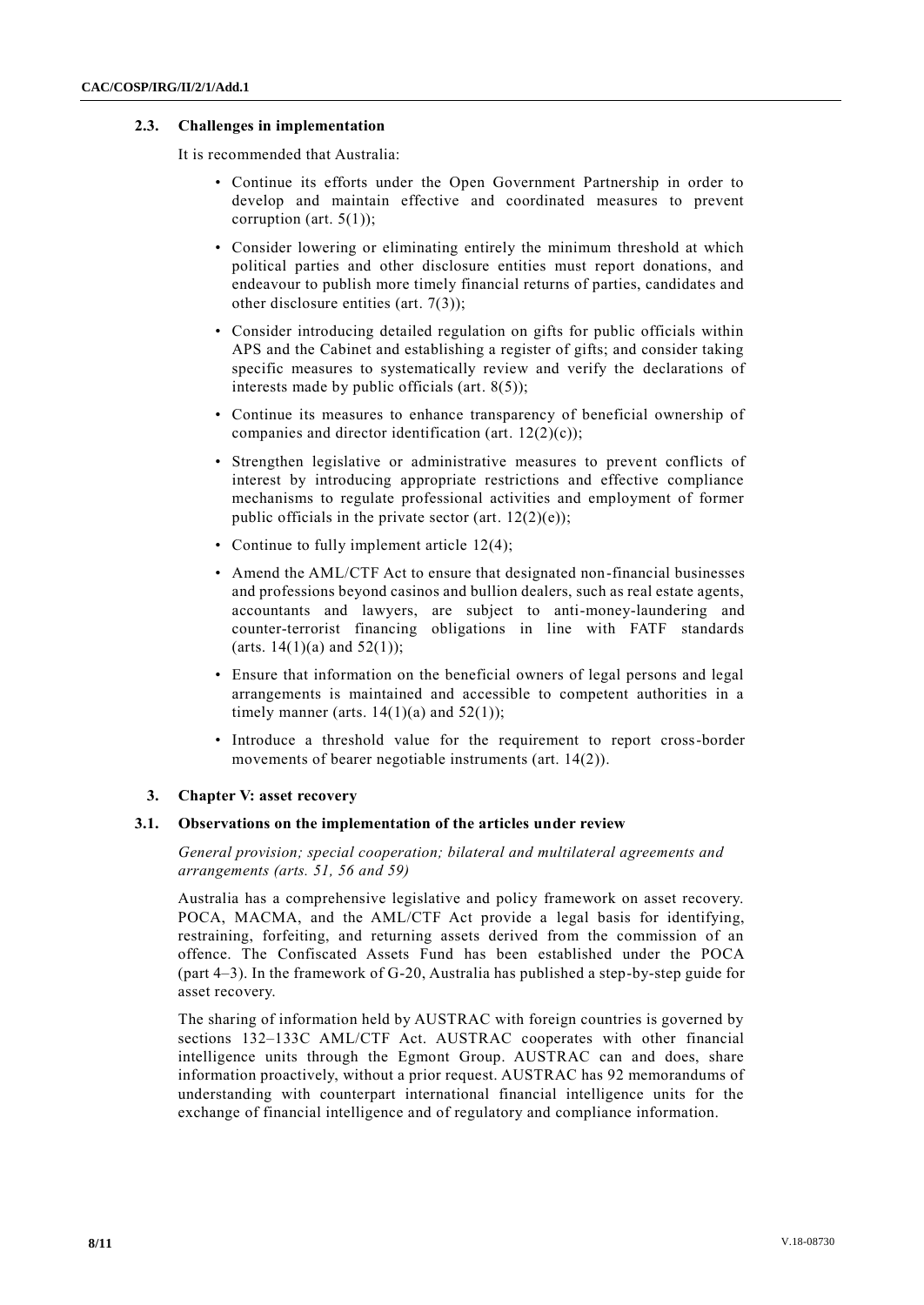*Prevention and detection of transfers of proceeds of crime; financial intelligence unit (arts. 52 and 58)*

Provisions governing the identity of customers and beneficial owners are contained in sections 28–35 AML/CTF Act and chapter 4 of the AML/CTF Rules. There is no register of beneficial owners.

Politically exposed persons are defined in part 1.2 of the AML/CTF Rules and includes domestic politically exposed persons. Under part 4.13 of the AML/CTF Rules, politically exposed persons are subject to special measures and enhanced due diligence. However, part 4.14 sets out certain exemptions relating to the identification of beneficial owners and politically exposed persons. Reporting entities can consult information in links communicated in AUSTRAC guidance and through existing commercial databases to identify politically exposed persons and individuals on United Nations sanctions lists.

Records of customer identification procedures must be kept for the life of the customer relationship and for seven years after the reporting entity ceases to provide designated services to the customer (section 113 AML/CTF Act). Banks that have no physical presence and that are not affiliated with a regulated financial group ("shell banks") are defined in section 15 AML/CTF Act. Section 95 AML/CTF Act prohibits financial institutions from entering into a correspondent banking relationship with a shell bank, or with another financial institution that has a correspondent banking relationship with a shell bank. Nonetheless, FATF has rated Australia non-compliant with FATF recommendation 13 due to the lack of information reporting entities are required to gather and verify in the context of a correspondent banking relationship.

Every Commonwealth parliamentarian is required to maintain a public register of interests, including domestic and foreign accounts, assets, gifts and any source of income. Under the APS Code of Conduct, all APS employees shall declare any potential conflicts of interest and update this declaration when circumstances change. The declaration does not include assets. There are no requirements for public officials having an interest in or signature or other authority over a financial account in a foreign country to report that relationship.

AUSTRAC is an administrative financial intelligence unit in the portfolio of the Department of Home Affairs. The obligation to report suspicious transactions to AUSTRAC is established in part 3.2 AML/CTF Act.

# *Measures for direct recovery of property; mechanisms for recovery of property through international cooperation in confiscation; international cooperation for purposes of confiscation (arts. 53, 54 and 55)*

As a matter of common law and subject to relevant jurisdictional and procedural requirements, foreign States may initiate civil action in Australian civil courts to establish title to or ownership of property or seek compensation or damages.

Part VI.2.A of MACMA deals with the enforcement of foreign orders. The Attorney General can authorize a domestic proceeds of crime authority to register a foreign forfeiture order in a court with proceeds jurisdiction upon receiving a request from a foreign country (sections 34 and 34A MACMA). It then has effect, and may be enforced, as if it were a forfeiture order made by the court under POCA (section 34B MACMA). Both conviction based and non-conviction based orders may be registered. A foreign freezing or seizure order may be registered and enforced under sections 34 and 34E MACMA. Where a foreign country has not provided a restraining order to Australia, MACMA makes provision for the Attorney General to apply for a domestic interim restraining order if requested to do so by the foreign country (section 34J). However, Australia will require a foreign restraining order to be sent to Australia and registered within a prescribed time after the interim order was made. The applicable standard of proof is reasonable suspicion that the criminal proceedings or confiscation proceedings are about to commence in a foreign country.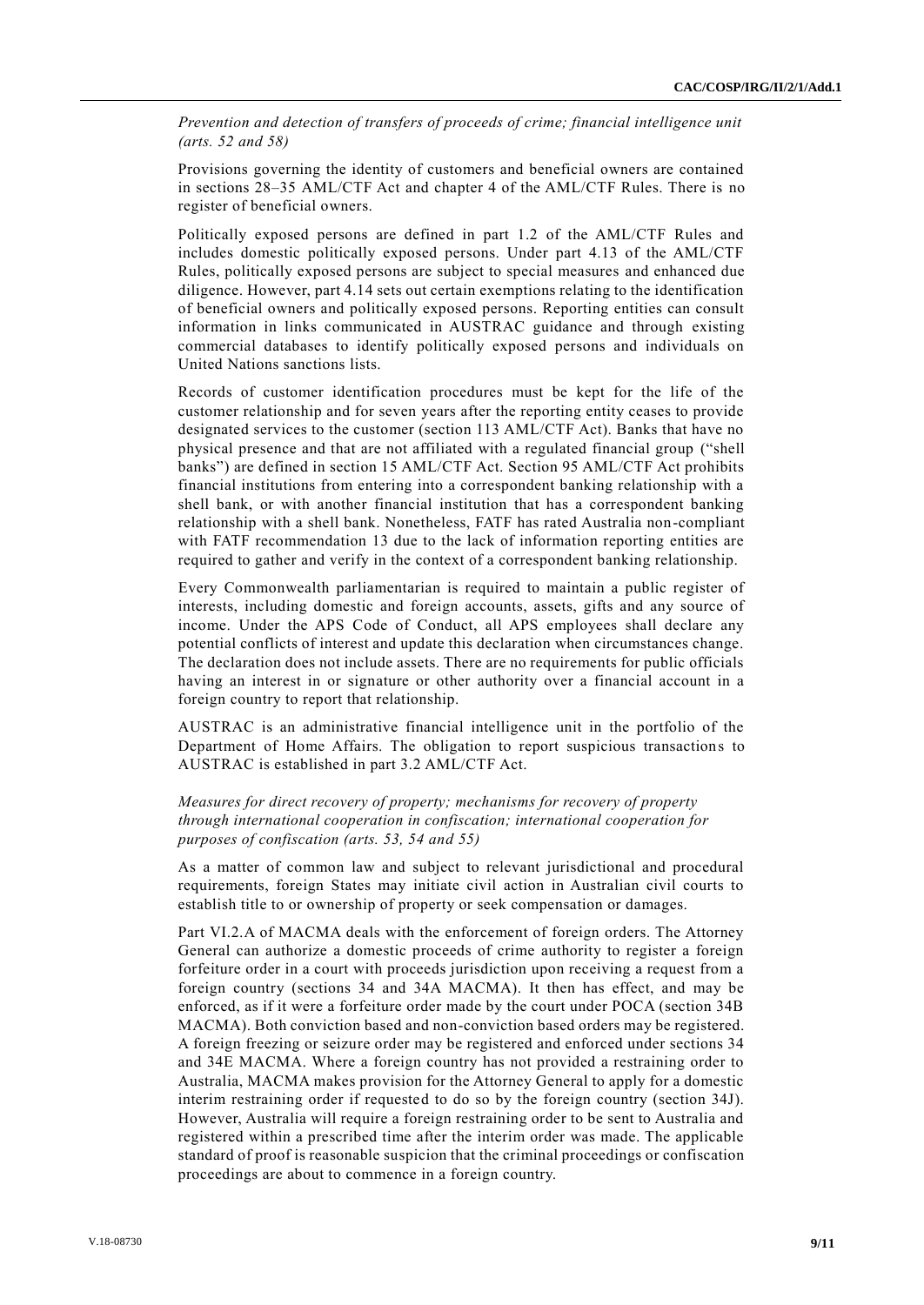With regard to the application of the provisions implementing article 54 to a concrete case under article 55, section 34 MACMA provides that the Attorney General enjoys discretion whether or not to take any measures. The content of requests for mutual legal assistance for the purpose of confiscation is determined by MACMA.

To provide assistance for the purposes of confiscation Australia does not require a treaty. However, Australia has concluded bilateral treaties, which included a framework for recovery of property and the confiscation of assets.

Section 8 MACMA outlines the grounds for refusal of assistance, which do not include the de minimis value of the property. Australian authorities would not discontinue provisional measures without first giving the requesting state an opportunity to outline why the measures should be continued.

The rights of bona fide third parties are protected under section 34L MACMA.

Proactive measures without request may be taken under sections 18 or 19 POCA. A restraining order must have been in force for at least 6 months, before the property can be forfeited. POCA provides for non-conviction based forfeiture. Section 47 enables action to be taken where a court is satisfied that a person has committed a serious offence, including corruption. Section 49 of POCA enables the forfeiture (*in rem*) of property suspected of being the proceeds of indictable offences or foreign indictable offences, including corruption. POCA also contains mechanisms to ensure that legitimate owners of property can have their interest in property recognized, including exclusion orders and compensation orders (sections 29 et seq. and 73 et seq.).

#### *Return and disposal of assets (art. 57)*

Australia cannot return confiscated property in direct application of the Convention. Pursuant to POCA, once a domestic forfeiture order is made by a court, the property is liquidated and credited to the Confiscated Assets Account (section 296). Australia can share with a foreign country a proportion of any proceeds recovered if the foreign country has made a significant contribution to the recovery or to the investigation or prosecution of the unlawful activity (so-called "equitable sharing program", section 296(4)(c) POCA). Moreover, under section 70 POCA, the Minister may direct that the property be alternatively disposed of. This section can be used to return property to the country of origin. However, this mechanism is discretionary.

Section 34B(3) MACMA provides for a complementary process to POCA where a property that has been dealt with pursuant to a foreign forfeiture order may be disposed of, or otherwise dealt with, in accordance with any direction of the Attorney General.

The rights of bona fide third parties and the rights of legitimate owners are protected through the use of exclusion orders (section 34L MACMA). Cooperation requests are, in principle, executed free of charge. Australia will not reclaim expenses incurred for investigations, prosecutions or judicial proceedings. Where costs are incurred in the administration of the confiscated assets, Australia may choose to reclaim them.

Australia does not make cooperation for purposes of return and disposal of assets conditional on the existence of a treaty. However, Australia has concluded bilateral treaties which included a framework for dealing with the return and disposal of assets. Australia can also conclude agreements on a case-by-case basis for the final disposal of confiscated property.

#### **3.2. Successes and good practices**

• Australian authorities may act on information provided by foreign law enforcement to commence domestic proceedings against property in Australia that is the proceeds of a foreign indictable offence (art.  $54(2)(b)$ ).